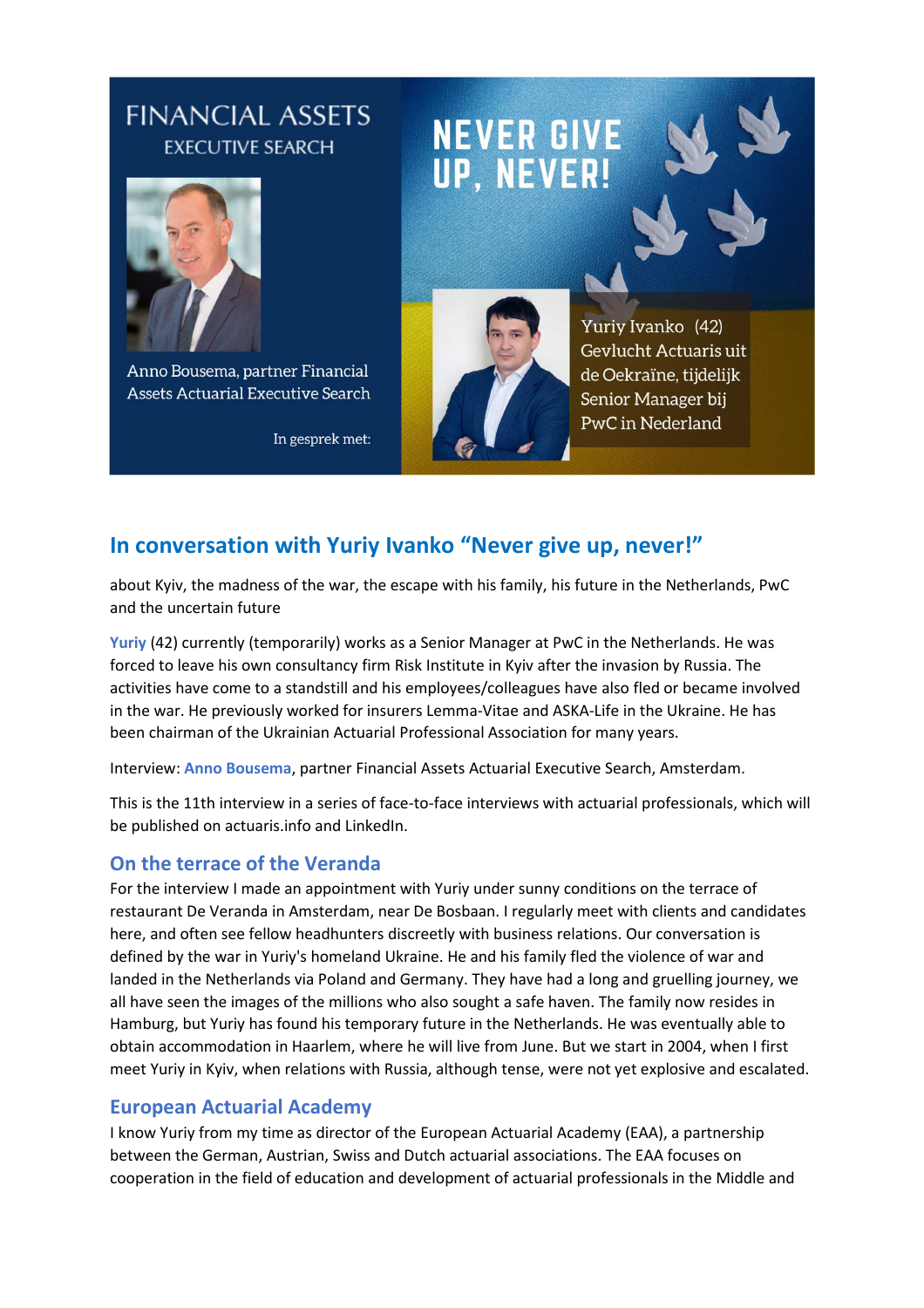Eastern Europa, and in the meantime also many other countries in Europe. At that time, Yuriy was chairman of the actuarial professional association in Ukraine and, together with the EAA, organized a major international actuarial seminar in Kyiv in 2004. The scene was an old and stately towering Stalinist hotel with classic wood panelling and the smell of the communist period. Ruud Kleynen, as a Dutch representative in the group of teachers, can also tell beautiful stories about this event. Yuriy and I have kept in touch over the years, also through the former president of the German Actuarial Association and mutual friend, Martin Balleer. A few weeks after the invasion by the Russians, he reconnected me with Yuriy, who was looking for suitable work, preferably in the Netherlands.

#### **The war in Ukraine**

When the war broke out on February 24 of this year, Yuriy assumed a regional conflict in eastern Ukraine. However, when the Russians also moved to his home and workplace in Kyiv, he soon made plans to leave the capital. At first he thought he would have to move away for a week or two and then return later. But that turned out differently, as we now know. He drove to Lviv in his car. Due to all the traffic jams, panic and delays, that eventually turned into a grueling 30-hour journey. The biggest fear he had for his youngest daughters, 3 years and 6 months old. The smallest one was not breastfeeding or eating other food yet. Any electricity shut down or shortage of baby food was life threatening for her. When they just started their trip to a safe place, the baby could not even sit. During the trip she got her teeth and learned a bit walking. All her main baby events happened on the road. Yuri himself remained calm with a focus on the well-being and safety of his family. As an actuarial professional, he automatically thought in scenarios and chose for the safe side. In Lviv, he decided to travel to Krakow in Poland. From there the family then drove through Hamburg, where shelter awaited them with his brother, who has been living in Hamburg for 15 years. Unlike many other men, Yuriy was allowed to leave Ukraine because he has five (also young) children to care for. His dispensation from the army sometimes gives him mixed feelings, but on the other hand, his family comes first. Yuriy does not expect Russia to win the war, the motivation of the soldiers of the former brother nation is very low, in contrast to that of the Ukrainian soldiers who defend their own country fiercly. I notice that he doesn't want to say too much about it, but the war, which he experiences as complete madness, touches him deeply. He communicates with his compatriots who have fled and also with family and friends in Kyiv via Telegram and TikTok. These popular networks are used intensively to exchange news and keep abreast of developments in his beloved homeland.

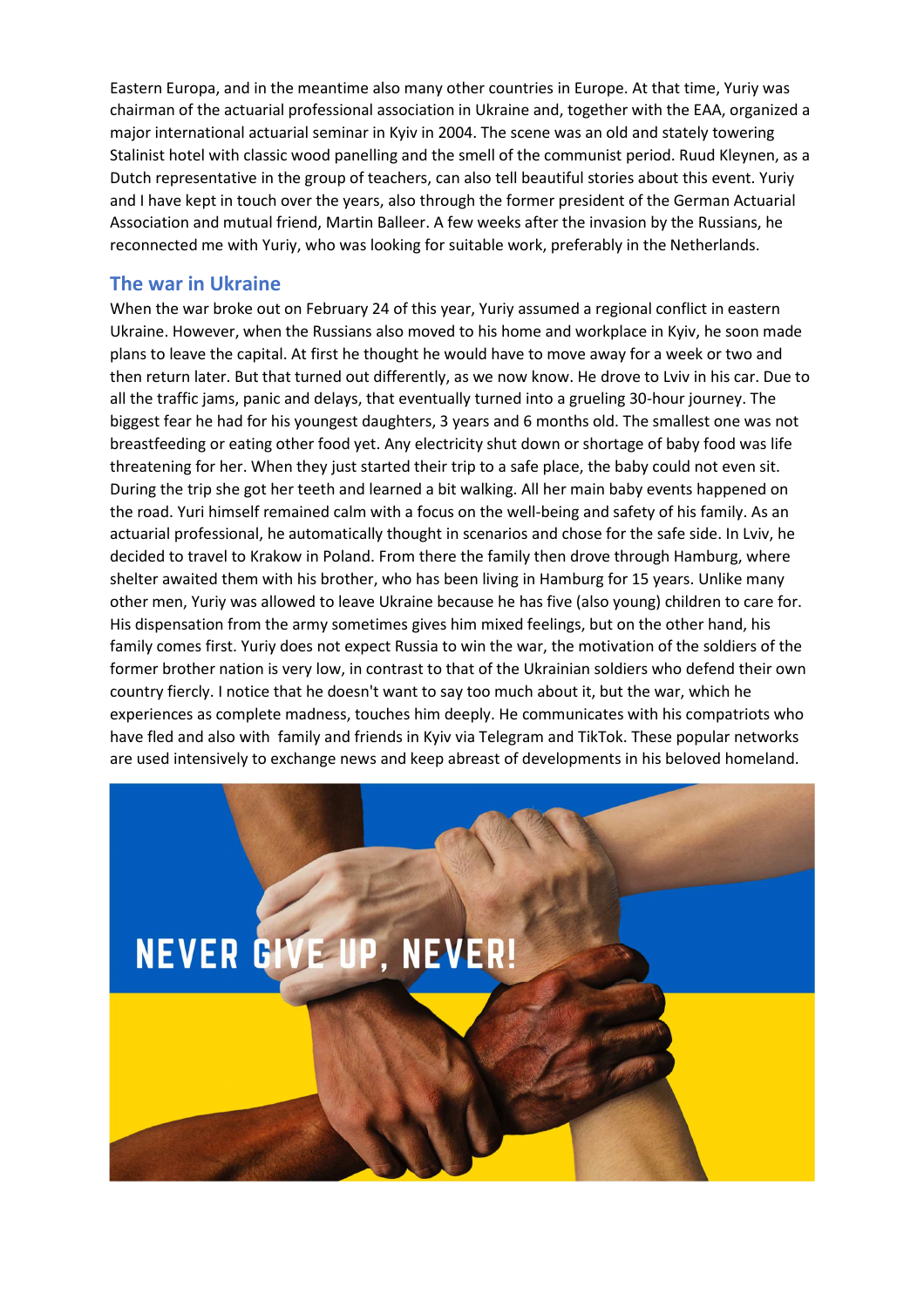#### **Horizon in the Netherlands**

Yuriy comes across as someone with a clear goal knowing what he wants. He has a longer horizon in mind, and is thinking ahead, no matter how bad the situation in his motherland is. He cannot influence the developments, these great powers, forces and movements are unpredictable. He expects an exhausting war, and his plan is therefore to stay in the Netherlands for a longer period of time. In these circumstances, this provides the desired certainty and perspective. He does not think that he and his family will be able to return in the short term, he considers the situation even in Kyiv far too dangerous, the risks are too great. And that is why he will seek his refuge in our country for the foreseeable future. He consciously chose for the Netherlands and not for Germany because the English language is used much more here, and his background, expertise and experience as a consultant is also much more in line with the demand in the Netherlands. In Germany, the number of independent consultants is not nearly as large as in the Netherlands. Many German actuarial professionals work for insurance companies. And Yuriy is a born and bred consultant. He also clearly wants to integrate in the Netherlands. From June he can start as a fresh Haarlemmer citizen.

#### **A career like a rocket**

Joeri comes from a small family. He has another brother, who, as already mentioned, lives in the second city of Germany. He didn't get his mathematical talent from a stranger because his father was an engineer with the government. He strongly encouraged him to move forward in life, laying the foundation for his education and career. His mother was born in Avdeevka in the Donetsk region. Her father, Yuri's grandfather, had four older brothers. Two were repressed and shot in the 30s. One of them after graduating from Austrian University was in charge of building railways in Donetsk. The second was in command of a factory in Lviv. Another brother died during the Second World War. By the way, most of the people living in the Donetsk region spoke Ukrainian at that time. His grandmother and her three sisters survived the occupation during the Second World War. She went to study in Kyiv and stayed there to work as an engineer at a research institute. Her school, which survived the Second World War, was destroyed this May by the Russian army.

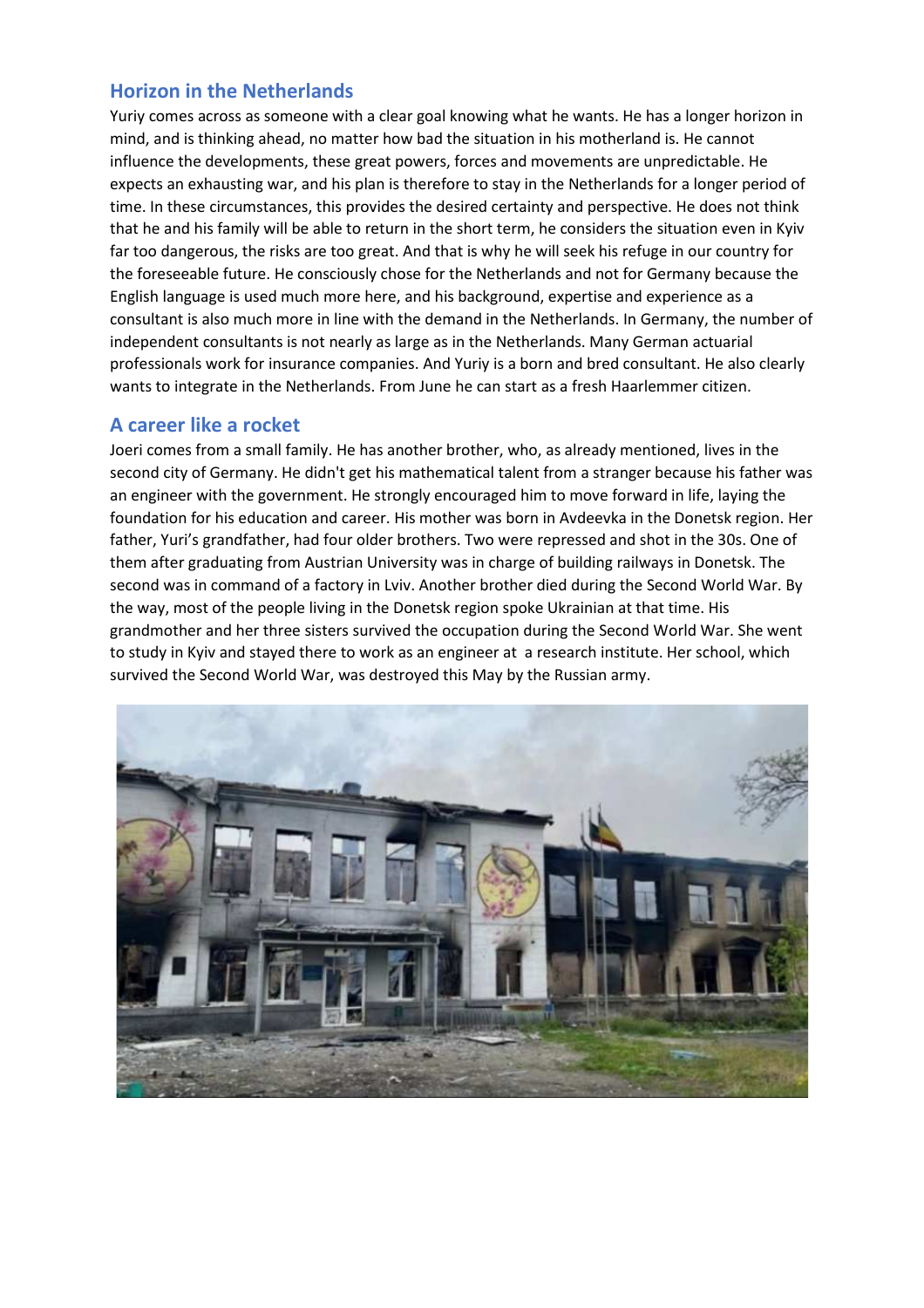As is customary in Eastern Europe, a very strong mathematical foundation has been laid at the strict, classical and sound secondary school. After that went to the Taras Shevchenko National University of Kyiv to do his Master's degree in Statistics, after which he entered the actuarial field. He later received his Master's degree in Actuarial Science and Financial Mathematics. Because his expertise in the insurance world was scarce, he was able to progress very quickly at his first employer ASKA-Life, in the young and developing insurance market. He was immediately appointed Chief Actuary. At his 2nd employer, Lema-Vitae, he soon became a board member. This provided him with many opportunities to develop rapidly, broadly and deeply. Ten years ago, he started his own consultancy company, in which he works together with 5 other quantitative professionals. Over the years, the agency has built up a nice extensive portfolio, the advice focus is on employee benefits. They are very successful and, especially in the current circumstances, do assignments for the Ministry of Defense and energy companies.

#### **Actuary in Ukraine**

Ukraine has a small actuarial professional association. While in The Netherlands with more than 17 million inhabitants more than 2,000 actuarial professionals are members of the Actuarial Association, the actuarial professional association in Ukraine, with more than 44 million inhabitants, have only around 40 members, which is a big contrast. Keeping the activities of the association going is up to a small number of motivated members and not always easy. The increase is small because many mathematicians and other quantitative graduates choose to work for foreign data and gaming companies, which are always looking for quants and pay very well. Insurers and pension funds are finding it particularly difficult to find and retain the right people. The insurance market is not very large because the population has little confidence in the financial institutions due to bad experiences in the past. So there is still a lot to gain.

#### **PwC**

When Yuriy indicated that he would like to work in the Netherlands, I introduced him to two consultancy firms. In the end, PwC spoke to him a number of times and offered him a temporary position for, in principle, one year, thereby also demonstrating social commitment. Partner Jan Huug Lobregt played a driving role in this. He saw opportunities for Yuriy and was strongly committed to offer him a role at PwC. And so on 1<sup>st</sup> of May, Yuriy started fully dedicated. He experiences a good and inspiring atmosphere and is introduced step by step into the Dutch actuarial domain. He will mainly do assignments in the field of non-life. He is really looking forward to it and wants to do everything he can to get up to speed quickly.

#### **The big picture**

Yuriy teaches young starting actuaries to especially look at what demands from the market are: who wants your calculations, analyses and insights and why? Do you get under the skin of your client and his/her needs and do you mainly focus on the why? And then look for the most appropriate method and solution. So get to know the situation very well, first orientate yourself thoroughly and know exactly what your client wants, and then think about what can I do? And only then get started, try to discover the complete picture. Think integrally, keep an eye on the big picture, do not get too caught up in details and certainly do not think too undifferentiated, look for nuance and compromise, because reality is always more unruly than you think. Try to explain your insights in understandable language, feel your stakeholders. And develop your social skills and other personal competencies in addition to technical skills. These are essential for your growth as an actuarial professional and your professional career. Grab your chances, go for it!